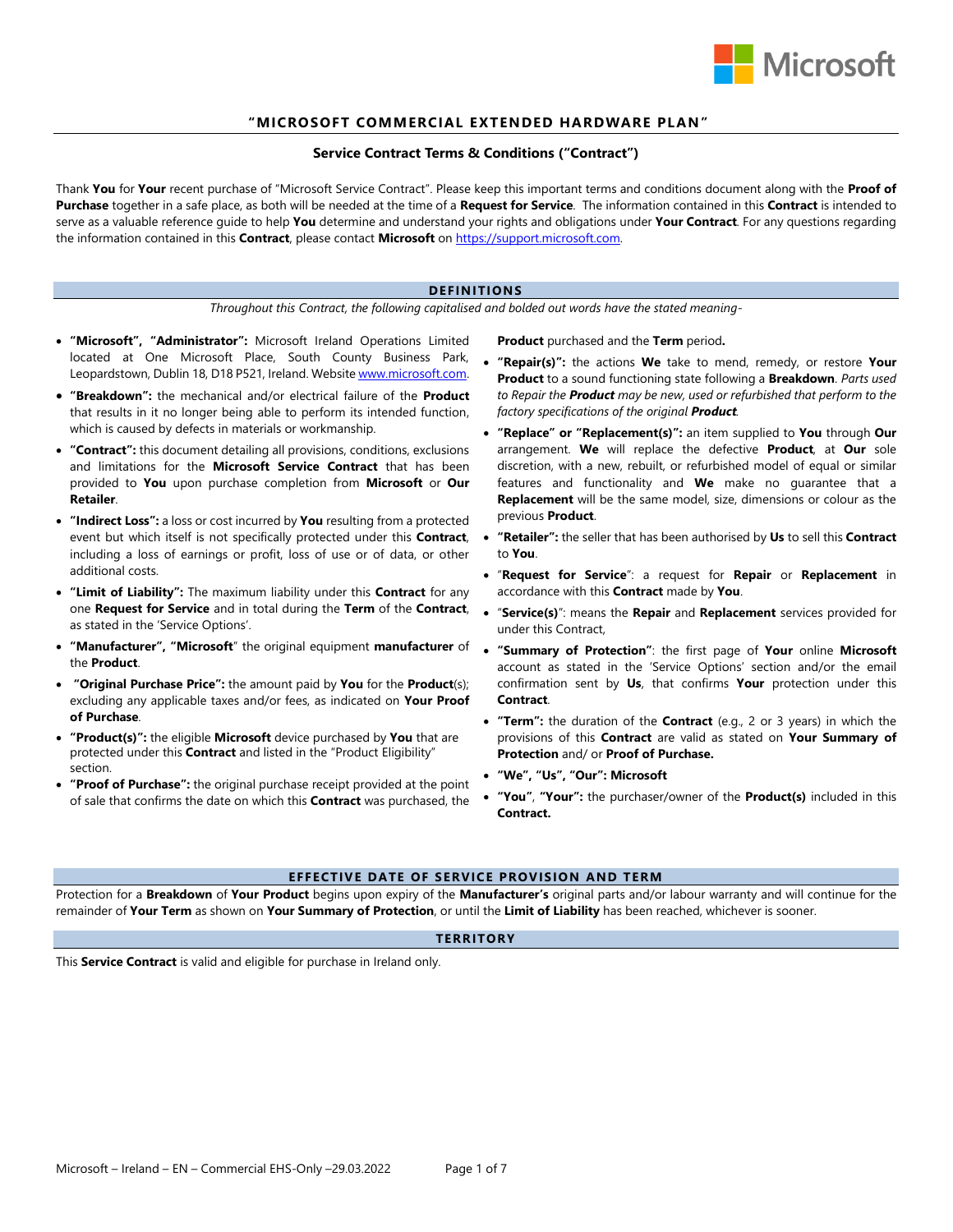

# **PRODUCT ELIGIBILITY**

In order to be eligible to avail of the **Services** provided under this **Contract**, the **Product** must be: (a) an eligible **Microsoft** Surface or Studio device(s); (b) purchased from **Microsoft** or an authorised **Retailer**; (c) have a minimum twelve (12) month **Manufacturer's** warranty.

### **WHAT IS PROTECTED – GENERAL**

During the **Contract Term** described above, in the event of a **Request for Service** for a **Breakdown** event, this **Contract** provides for (i) the labor and/or parts required to **Repair** the protected **Product**; or (ii) at **Our** sole discretion, a **Replacement** of the **Product** in lieu of such **Repair**; or (iii) a straight **Replacement** for the **Product** if detailed under **Your Summary of Protection ("Protected", "Protection, Services")**. Please refer to the "SERVICE OPTIONS" section that is applicable to **Your** plan for full details.

### **OPTIONAL ADDITIONAL S ERVICES: DRIVE (SSD) RETENTION & NEXT BUSINESS DAY SHIPPING SERVICE**

If **You** selected and purchased an additional service as is indicated on **Your Proof of Purchase**, **We** will provide the following:

If **You** paid for the option to retain the solid-state drive (SSD) of the protected **Product** in the event of a protected **Breakdown**, **Your** serviced **Product** will include a new SSD at no additional charge. This additional service is only available on **Microsoft** devices in which the SSD is marketed as removable on the technical specifications sheet on the **Product** page for **Your** protected **Device**.

If **You** paid for the next business day service, this provides for overnight carrier delivery service of a **Replacement** (determined by **Us**) to **Your** location on file as follows:

- a) One (1) Business Day following authorisation of **Your Request for Service**, if **Your Request for Service** is authorised before 12:00 p.m. Central European Time ("CET"); or
- b) Two (2) Business Days if **Your Request for Service** is authorised after 12:00 p.m. CET.

The overnight carrier delivery service is subject to the following:

- a) if **You** intend to use the next business day service, **You** will need to confirm the availability of the overnight carrier in **Your** location PRIOR to the purchase of this **Contract**. **You** can confirm this using the website: [https://docs.microsoft.com/en-us/surface/surface-next-business-day](https://docs.microsoft.com/en-us/surface/surface-next-business-day-replacement)[replacement](https://docs.microsoft.com/en-us/surface/surface-next-business-day-replacement) which sets out the postal codes whereby this service is available in.
- b) availability of **Microsoft's** authorised overnight delivery carriers

For the purpose of this provision, "Business Day" refers to Monday through Friday, excluding standard public holidays.

# **IMPORTANT NOTICES REGARDING SERVICE UNDER THIS CONTRACT**

#### A. If **We** provide a **Replacement** to **You**:

- **We** reserve the right to **Replace** a defective **Product** with a new, rebuilt or refurbished item of equal or similar features and functionality, which may not be the same model, size, dimension or colour as the previous **Product**.
- Technological advances may result in a **Replacement** that has a lower retail or market price than the previous **Product**, and in such situation, this **Contract** shall not provide **You** with any reimbursement for such a price difference.
- Any and all **Product** parts, components or entire units **Replaced** under the provisions of this **Contract** shall become **Our** property in their entirety.
- In most cases accessories, attachments and/or peripherals will NOT be included or provided in association with a **Replacement**.
- B. **Repair** and **Replacement** under this **Contract** shall not take effect or provide any duplicative benefits during any valid **Manufacturer**'s warranty period. During such period, anything protected under the **Manufacturer**'s warranty is the sole responsibility of the **Manufacturer** and shall NOT be protected under this **Contract**; regardless of the **Manufacturer**'s ability to fulfil its obligations.
- C. **Repair** and **Replacement** under this **Contract** is limited to that which is specifically described in this document, as applicable to **Your Contract**. Anything not specifically expressed herein is not protected (including but not limited to any training services provided separately by **Microsoft** or **Microsoft**'s designees).
- D. **Your** responsibilities: It is **Your** responsibility to backup any/all software and/or data on a regular basis; especially, prior to commencement of any services protected under this **Contract**. Software and/or data transfer or restoration services are NOT protected.

# **SERVICE OPTIONS**

**Your Summary of Protection** can be found at<https://support.microsoft.com/en-ie/products/surface-devices/surface-business> .If **You** purchased the 'Surface Plan' as indicated on **Your Summary of Protection**, **Your Contract** includes **Breakdown** Protection for **Your Product.**

### **BREAKDOWN**

**You** are Protected for a maximum of two (2) **Request for Services** during the **Contract Term** for the **Repair** or **Replacement** of **Your Product** in the event of **Breakdown** subject to the **Limit of Liability.** 

### **LIMIT OF LIABILITY**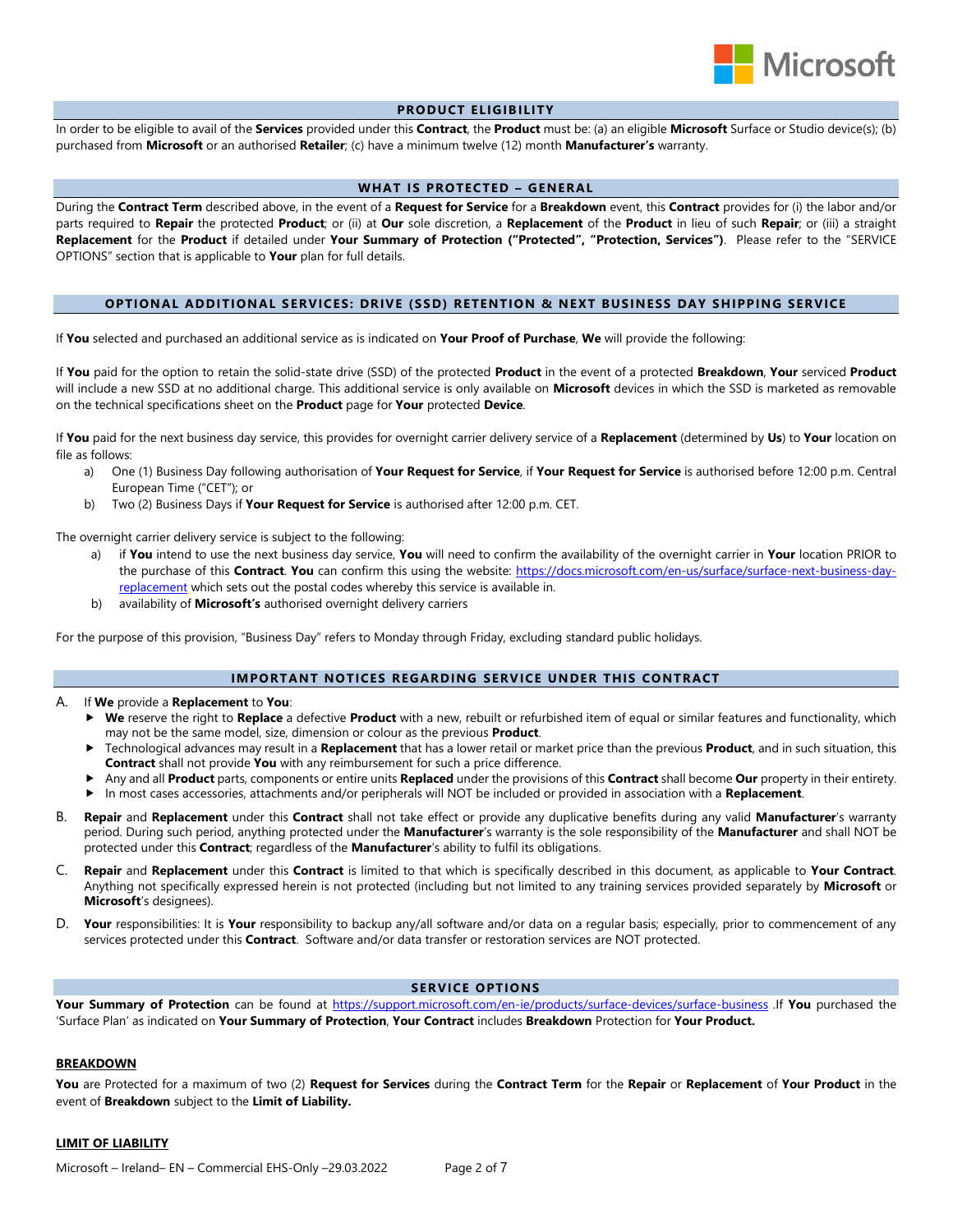

During the **Contract Term**, the total **Limit of Liability** on **Your Product** is two (2) **Requests for Services** as listed on **Your Proof Of Purchase.** The total maximum amount will not exceed the **Original Purchase Price** shown on **Your Proof of Purchase.**

**NOTICE – ABOUT REPLACEMENTS**: If **We** choose to **Replace Your Product**, **We** may provide advanced exchange service. When **We** provide advanced exchange service, the **Replacement** product may be delivered to **You** in advance of **Our** receipt of **Your** defective **Product**. **You** must ship **Your** defective **Product** to **Us** within fourteen (14) calendar days of confirmed delivery receipt of the **Replacement** product. If **You** do not return the defective **Product** to **Us** within fourteen (14) calendar days of confirmed delivery receipt of the **Replacement** product, **You** will be charged a non-returned device fee equal to the **Manufacturer's** suggested retail price of the **Replacement** product.

# **WHAT IS NOT PROTECTED – EXCLUSIONS**

### **THIS CONTRACT DOES NOT PROTECT ANY REQUEST FOR SERVICE IN CONNECTION WITH OR RESULTING FROM:**

- (a) Any accidental damage meaning physical damage to the **Product** following a sudden and unforeseen accident which affects the functionality of **Your Product**
- (b) The intentional treatment of the **Product** in a harmful, injurious, malicious, reckless or offensive manner which results in its damage and/or failure.
- (c) Damage to or malfunction of **Your Product** caused by or attributed to digital content, software (whether pre-loaded or otherwise), or updates to systems, including without limitation the operation of a software virus or any other software / digital based malfunction
- (d) Loss, theft, or malicious mischief or disappearance.
- (e) Lack of performing the **Manufacturer's** recommended maintenance, operation, or storage of the **Product** in conditions outside of the **Manufacturer's** specifications or instructions.
- (f) Normal wear and tear, or gradual deterioration of **Product**  performance.
- (g) Improper packaging and/or transportation by **You** or **Your** representative resulting in damage to the **Product** while it is in transit, including improperly securing the **Product** during transportation.
- (h) Any **Indirect Loss** whatsoever including but not limited to: (i) property damage, lost time, lost data or lost income resulting from a defined **Breakdown** event, any non-defined mechanical/electrical failure, training services provided separately by **Microsoft** or its affiliates, or any other kind of damage of or in association with the **Product**; including, but not limited to any non-protected equipment used in association with the **Product**; (ii) delays in rendering services or the inability to render service for any reason; (iii) the unavailability of any parts/components; (iv) any costs incurred by **You** associated with customised installations to fit the **Product** such as third party stands, mounts, and customised alcoves and the like; or (v) a **Replacement** that is a different model, size, dimension or color as the previous **Product**.
- (i) Modifications, adjustments, alterations, manipulation or repairs made by anyone other than a service technician authorised by **Us**.
- Damage from freezing, overheating, rust, corrosion, warping or bending.
- (k) In the occurrence of the following events: riot, nuclear radiation, war/hostile action or radioactive contamination, environmental conditions, exposure to weather conditions or perils of nature, collapse, explosion or collision of or with another object, fire, any kind of precipitation or humidity, lightning, dirt/sand or smoke, nuclear radiation, radioactive contamination, riot, war or hostile action, governmental act, or internet or other telecommunications malfunction. **Your Product** will not be protected, in the event of a **Request for Service.**
- (l) **Product(s)** that are subject to a **Manufacturer's** recall, warranty or

rework to repair design or component deficiencies, improper construction, **Manufacturer** error regardless of the **Manufacturer's** ability to pay for such repairs.

- (m) **Product(s)** that have removed or altered serial numbers.
- (n) Cosmetic damage however caused to **Your Product**, including marring, scratching and denting unless such cosmetic damage results in loss of functionality.
- (o) Normal periodic or preventive maintenance, adjustment, modification or servicing.
- (p) Accessories and peripherals (such as detachable keyboard, digital pen), or attachments, unless specifically stated in 'Service Options', and the cost of replacing the same should they be incompatible with a **Replacement Product**.
- (q) Screen/monitor imperfections, including but not limited to burned-in images in CRT, LCD, LED or plasma screens caused by video games, prolonged display of one or more video signals, or cracked screens
- Cost of component parts not protected by the **Product's** original **Manufacturer's** warranty, or any non-operating / non-power-driven part, including, but not limited to: plastic parts or other parts such as accessory cables, batteries (except as may be otherwise stated in this **Contract**), connectors, cords, fuses, keypads, plastic body or moulding, switches and wiring.
- (s) Liability or damage to property arising out of the operation, maintenance or use of the **Product.**
- (t) Any cost arising as a result of the failure of any item that is intended to be a consumable item.
- (u) Any **Request for Service** where **Proof of Purchase** had not been provided except where **We** agree to transfer the benefit of the **Contract**.
- (v) Any **Request for Service** for the restoration of software or data, or for retrieving data from **Your Product**.
- (w) Any loss, damage, liability, or expense directly or indirectly caused by or contributed to, or arising from, the use or operation, as a means for inflicting harm, of any computer, computer system, computer software programme malicious code, computer virus or process or any other electronic system.
- (x) Damage caused to **Your Product** when removing the SSD**.**
- (y) Any **Request for Service** or benefit under this **Contract** to the extent the provision of such protection, payment of such **Request for Service** or provisions of such benefit would expose Us to any sanctions, prohibition or restriction under United Nations resolutions or the trade or economic sanctions, laws or regulations of the European Union, United Kingdom, or United States of America.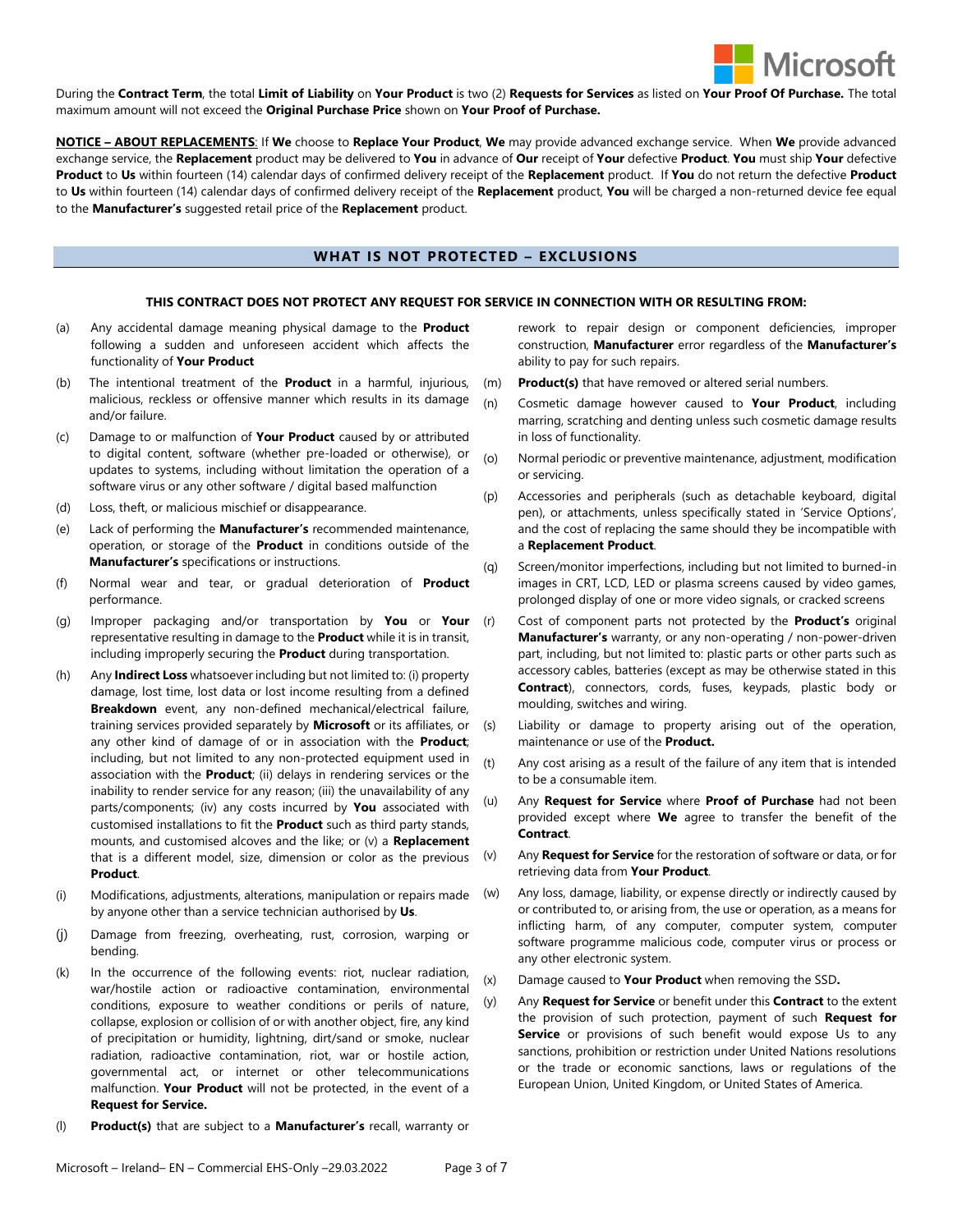

# **REQUESTS FOR SERVICE**

**Important: the submission of a Request for Service does not automatically mean that the Breakdown to Your Product is protected under Your Contract. In order for a Request for Service to be considered, You will need to first contact Us for initial diagnosis of the problem with Your Product. There is no cover under this Contract for any damage caused to this Product if You make an unauthorised repair.**

Please comply with the following procedures to obtain authorisation and service as soon as reasonably possible and in any event within fourteen (14) days of the incident giving rise to the Request for Service occurring. Failure to observe these procedures may invalidate **Your Request for Service**.

When **You** make a **Request for Service, We** will ask **You** questions about **Your Request for Service** and the nature of any **Breakdown. You** must answer these questions truthfully and to the best of **Your** ability and take reasonable care not to make any misrepresentation as failing to provide accurate information may invalidate **Your Contract.**

For best service, have **Your Proof of Purchase** readily available and call **Us** at the telephone number found a[t http://support.microsoft.com/gp/customer](http://support.microsoft.com/gp/customer-service-phone-numbers)[service-phone-numbers.](http://support.microsoft.com/gp/customer-service-phone-numbers) **Our** authorised representatives will promptly obtain details regarding the issue **You** are experiencing with the **Product** and will first attempt to resolve the situation over the telephone and/or remotely. If **We** are unsuccessful in resolving the issue over the telephone and/or remotely, **You** will be provided with a service request/claim number and further instructions on how to obtain service for **Your Product**.

Please do not take or return **Your Product** to the **Retailer** or ship **Your Product** anywhere, unless **We** instruct **You** to do so. If **You** are instructed by **Us** to mail-in the **Product,** please be sure to include all of the following with **Your Product**:

- (1) A copy of **Your Proof of Purchase**,
- (2) A brief written description of the problem **You** are experiencing with the **Product**, and
- (3) A prominent notation of **Your** service request/claim number that **We** gave to **You**.

NOTE: If **We** require **You** to mail the **Product**, **We** will provide **You** specific instructions on how to mail the **Product**. For mail-in service, **We** will pay for shipping to and from **Your** location if **You** follow all **Our** instructions. **You** are urged to use caution when transporting and/or shipping the **Product**, as **We** are not liable for any shipping charges or damages due to improper packaging by **You**. The **Product** remains **Your** responsibility until it has been received by **Us**.

Do not include any accessories, games or other personal property when **You** send **Your Product** to **Microsoft** for service, as **Microsoft** will not be responsible for this property.

# **IMPORTANT: DO NOT OPEN THE PRODUCT. OPENING THE PRODUCT MAY CAUSE DAMAGE THAT IS NOT PROTECTED BY CONTRACT, AND MAY MAKE YOUR PRODUCT INELIGIBLE FOR SERVICE, EVEN FOR A FEE. ONLY WE OR AN AUTHORISED SERVICE PROVIDER APPROVED BY US MAY PERFORM SERVICE ON THE PRODUCT.**

### **OUR** RESPONSIBILITIES

- (a) After **You** return **Your Product**, **We** will inspect it.
- (b) **Your** postage costs will be refunded by **Us**, if the **Request for Service** is valid, and postage was not pre-paid.
- (c) If **We** determine that **Your Product** malfunctioned as described in this **Contract**, then **We** will (at **Our** sole option) **Repair or Replace**. **We** will do this without charge to **You** if the malfunction is caused by **Breakdown**. **Replacement** may be with a refurbished unit or a functionally equivalent **Product**. If **We Replace Your Product**, **Your** original **Product** becomes **Our** property and the **Replacement Product** is **Your** property, with protection for that **Product** continuing for the remaining **Term** of the **Contract**, subject to the **Limit of Liability.**
- (d) If **Your Product** malfunctions after the **Term** of this **Contract** expires, there is no protection of any kind under this **Contract**. After the **Term** of this **Contract** expires, **You** may be charged a fee for **Our** services to diagnose and repair any problems with **Your Product**.

# **YOUR** RESPONSIBILITIES

To receive service or support under this **Contract**, **You** agree to:

- (a) Provide **Us** with the serial number of **Your Product**.
- (b) Provide information to **Us** about the symptoms and causes of the problems with **Your Product**.
- (c) Respond to requests for information, including but not limited to **Your Product's** model, any accessories connected or installed on **Your Product**, any error messages displayed, actions taken before **Your Product** experienced the issue and steps taken to resolve the issue.
- (d) Update the **Product** Software to currently published releases prior to seeking **Service**.
- (e) Follow the instructions **We** give **You**, including but not limited to refraining from sending **Us** products and accessories that are not subject to **Repair** or **Replacement** and packing **Your Product** in accordance with shipping instructions.
- (f) **You** are responsible for backing up all software and data on a regular basis and prior to commencement of any **Repair**. This **Contract** does not protect the restoration of software or data, or data retrieval to/from **Your Product**, and **We** are unable to transfer such to any **Replacement Product** that may be provided to **You**. In no event will **We** be responsible for the restoration of software or data, or for retrieving data from any **Product**.

# FRAUD

If **You** make any fraudulent **Request for Service** or if **You** use any fraudulent means or devices under this **Contract**, subject to applicable law in **Your**  jurisdiction, **You** will forfeit all benefits under this **Contract** and this **Contract** will immediately end. **We** may inform the police and/or any other law enforcement agency about the circumstances of such a **Request for Service**. Subject to applicable law in **Your** jurisdiction, **We** reserve the right to instruct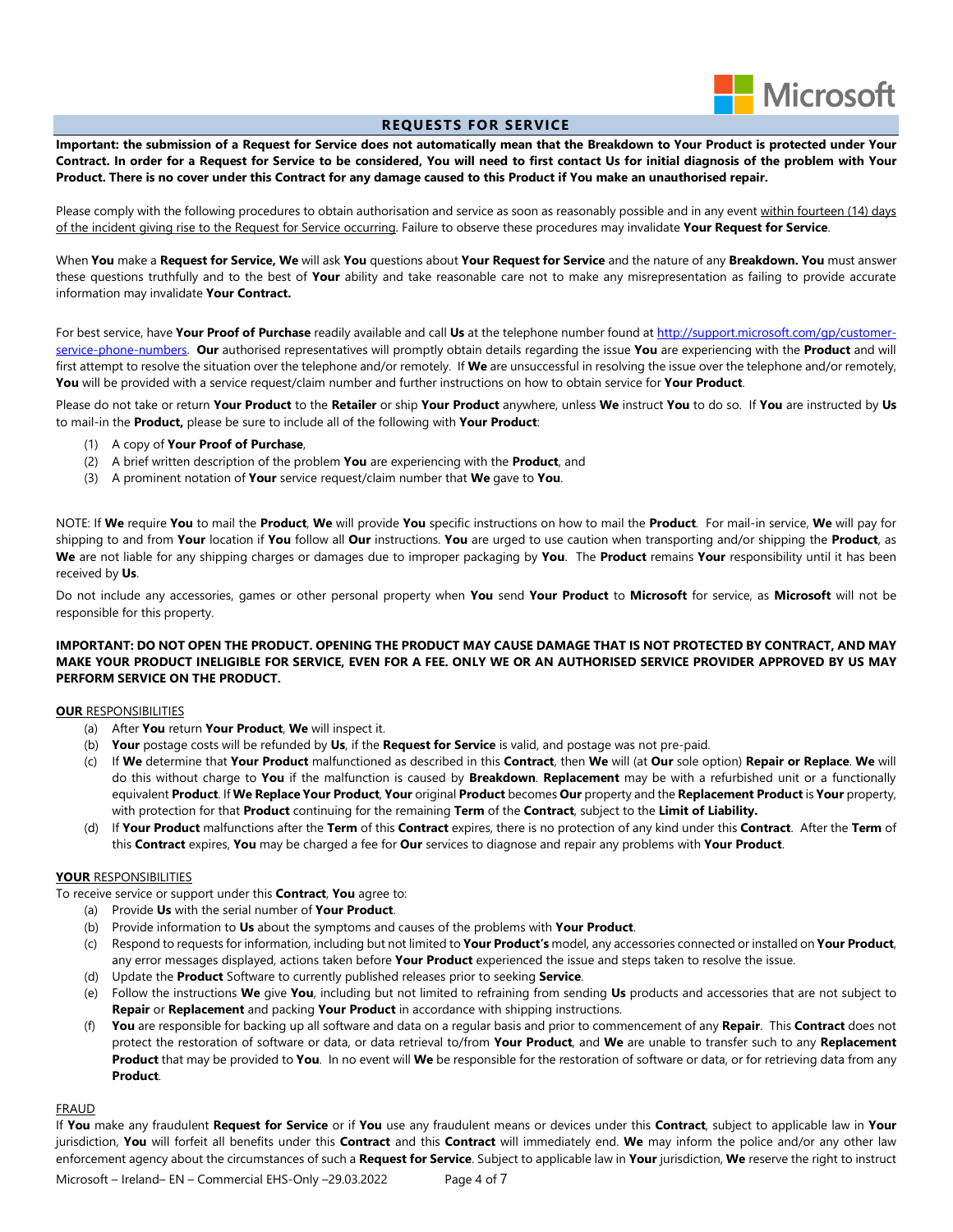

an investigation into **Your Request for Service** and reserve the right to recover from **You** the cost of any investigation into a fraudulent **Request for Service** under this **Contract**.

# **RENEWABILITY**

This **Contract** may not be renewed after **Your Term** expiration.

# **TRANSFERABILITY**

Protection under this **Contract** may be transferred by **You** to another individual. In this case, **You** must inform **Microsoft** by contacting them by email [msespbus@microsoft.com](mailto:msespbus@microsoft.com) or by phone at the telephone number found at [http://support.microsoft.com/gp/customer-service-phone-numbers.](http://support.microsoft.com/gp/customer-service-phone-numbers) The transfer of Protection under this **Contract** does neither lead to an extension or a new commencement of the **Term** nor to any other modification of the terms and conditions contained herein.

## **CANCELL ATION**

#### YOUR RIGHT TO CANCEL

**You** may cancel this **Contract** at any time by informing **Microsoft** of the cancellation request at the details below.

You may write to Microsoft at: Plan Cancellations, Microsoft Ireland Operations Limited, One Microsoft Place, South County Business Park, Leopardstown, Dublin 18, D18 P521, Ireland, phone **Microsoft** on the phone the number found at <http://support.microsoft.com/gp/customer-service-phone-numbers> or email [msespbus@microsoft.com](mailto:msespbus@microsoft.com) .

### COOLING OFF PERIOD

If **Your** cancellation request is within forty-five (45) days of the **Contract** purchase date, **You** will receive a one hundred percent (100%) refund of the **Contract** purchase price paid by **You**, provided that no **Requests for Service** have been made during that period.

#### AFTER THE COOLING OFF PERIOD

If **Your** cancellation request is made after forty-five (45) days of the **Contract** purchase date, providing the **Limit of Liability** has not been met, **You** will receive a pro-rata refund of the **Contract** purchase price paid by **You**.

### OUR RIGHT TO CANCEL

If **We** cancel this **Contract**, **We** will provide written notice to **You** at least thirty (30) days prior to the effective date of cancellation. Such notice will be sent to **Your** address in **Our** file (email or physical address as applicable), with the reason for and effective date of such cancellation. If **We** cancel this **Contract**, You will receive a pro-rata refund based upon the same criteria as outlined above and no cancellation fee applies.

#### **We** may cancel this **Contract** for the following reasons:

- (a) non-payment of the **Contract** purchase price/fee by **You**,
- (b) deliberate misrepresentation by **You**, or
- (c) substantial breach of duties under this **Contract** by **You** in relation to the **Product** or its use.

# **COMPLAINTS PROCEDURE**

It is always the intention to provide **You** with a first-class service. However, if **You** are not happy with the service please notify one of **Our** telephone representatives at the telephone number found at [http://support.microsoft.com](http://support.microsoft.com/) or via email[: msespbus@microsoft.com.](mailto:msespbus@microsoft.com)

**We** will acknowledge each complaint within three (3) business days unless it has been resolved to **Your** satisfaction. The complaint will be investigated fully, and You will be provided with an update on the progress of the complaint at intervals of no more than fifteen (15) days. A full written response will be issued within five (5) business days of completing the investigation.

If **We** do not resolve the complaint within thirty (30) days, **We** will update **You** on the time frame **We** expect to have the investigation complete.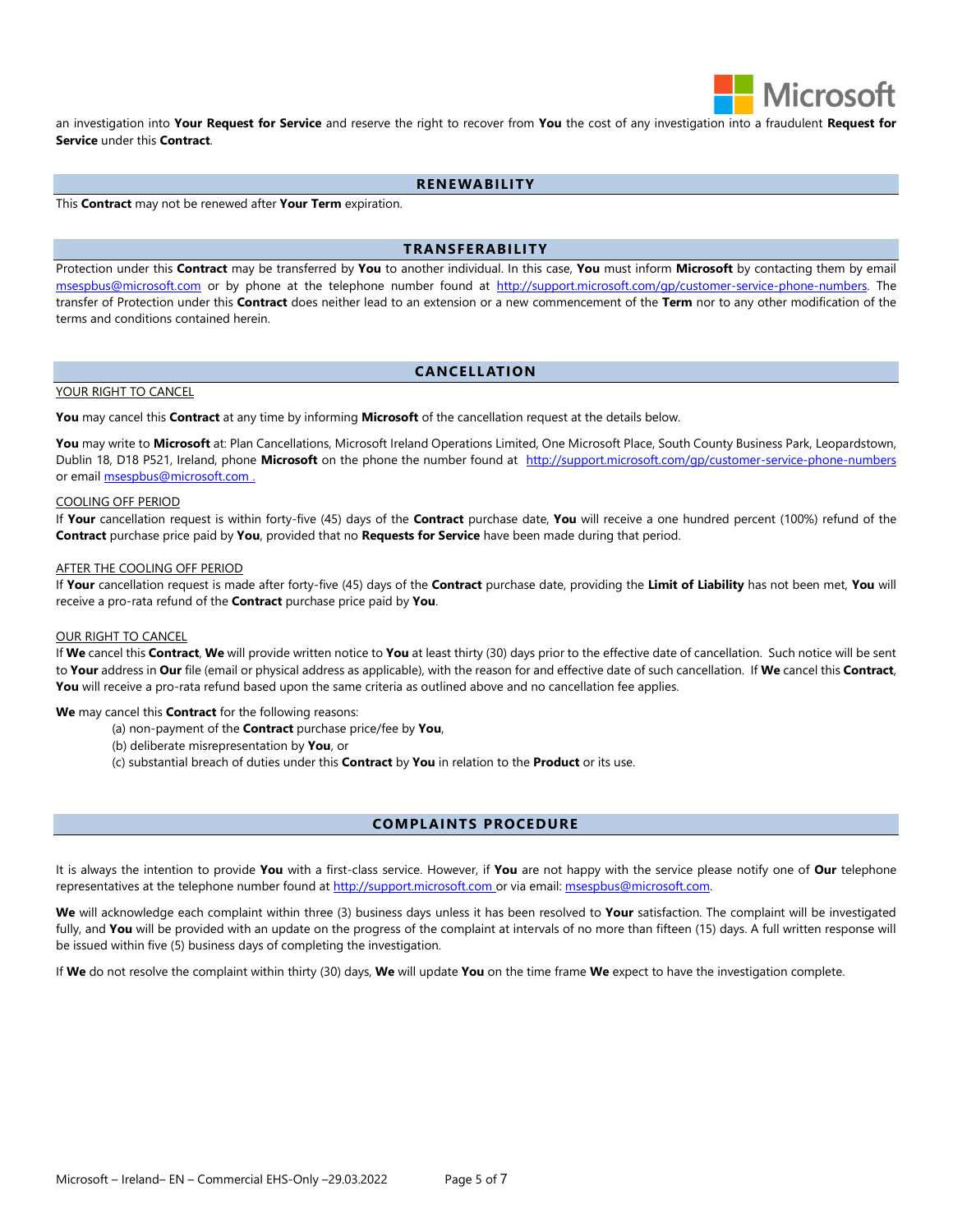

# **PRIVACY AND DATA PROTECTION**

**We** are committed to protecting and respecting **Your** privacy in accordance with the current Data Protection Legislation ("Legislation"). For the purposes of the Legislation, **Microsoft** are the Controllers**.** For information on how **We** processes **Your** personal data please visit [https://privacy.microsoft.com.](https://privacy.microsoft.com/)

### **Sensitive Personal data**

Some of the personal information, such as information relating to health or criminal convictions, may be required by **Us** for the specific purposes of underwriting or as part of the **Claims** handling process. The provision of such data is conditional for **Us** to be able to provide insurance or manage a **Claim**. Such data will only be used for the specific purposes set out in **Our** notice.

#### **How We use Your Personal Data and who We share it with**

**We** will process the personal data, being any information relating to an identified or identifiable natural person **We** hold about **You** in the following ways:

- For the purposes of providing extended warranty, handling **Claims** and any other related purposes. This may include underwriting decisions made via automated means, this is for the performance of the **Contract** between **You** and **Us**;
- For research, or statistical purposes, this is for **Our** legitimate interests: for **Us** to analyse historic activity, to improve rating algorithms, and to help predict future business impact, to further commercial interests, to enhance product offering and to develop new systems and processes and for legal obligations based on a jurisdiction outside of the EU;
- To provide **You** with information, products, or services that **You** request from **Us** or which **We** feel may interest **You**, where **You** consented to be contacted for such purposes;
- To notify **You** about changes to **Our** service, this is for **Our** legal and regulatory obligations; and
- To safeguard against fraud, money laundering, terrorist financing and to meet general legal or regulatory obligations, this is required to meet **Our** legal and regulatory obligations based on a jurisdiction within the EU.

#### **Disclosure of Your Personal Data**

**We** may disclose **Your** personal data to third parties involved in providing products or services to **Us**, or to service providers who perform services on **Our** behalf. These include group companies, brokers, agents, third party administrators, other insurance intermediaries, insurance reference bureaus, credit agencies, fraud detection agencies, solicitors/barristers, accountants, regulatory authorities, and as may be required by law.

### **International Transfers of Data**

**We** may transfer **Your** personal data to destinations outside the European Economic Area ("EEA"). Where **We** transfer **Your** personal data outside of the EEA, **We** will ensure that it is treated securely, and in accordance with this privacy notice and the Legislation. **We** only transfer data to countries deemed as having adequate protection by the European Commission or, where there is no adequacy decision, **We** use the European Commission approved 'Standard Contractual Clauses' with such parties to protect the data.

### **Your Rights**

**You** have the right to:

- a) Object to the processing of **Your** personal data for direct marketing purposes at any time;
- b) Object to the processing of **Your** personal data where processing is based on **Our** legitimate interests;
- c) Access and obtain a copy of the personal data in **Our** control and information about how and on what basis this personal data is processed;
- d) Request erasure of **Your** personal data;
- e) Ask to update or correct any inadequate, incomplete, or inaccurate data;
- f) Restrict the processing of **Your** data;
- g) Ask **Us** to provide **Your** personal data to **You** in a structured, commonly used, machine-readable format, or **You** can ask to have it "ported" directly to another data controller, but in each case only where the processing is based on **Your** consent or on the performance of a contract with **You** and the processing is carried out by automated means;
- h) Lodge a complaint with the local data protection authority; and
- i) Withdraw **Your** consent at any time where processing is based on **Your** consent, without affecting the lawfulness of processing based on consent before its withdrawal.

#### **Retention**

**Your** data will not be retained for longer than is necessary and will be managed in accordance with **Our** data retention policy. In most cases, the retention period will be for a period of ten (10) years following the expiry of the **Contract**, or **Our** business relationship with **You**, unless **We** are required to retain the data for a longer period due to business, legal or regulatory requirements. If **You** have any questions concerning **Our** use of **Your** personal data, please contact The Data Protection Officer, Microsoft - please see website for full address details https://privacy.microsoft.com.